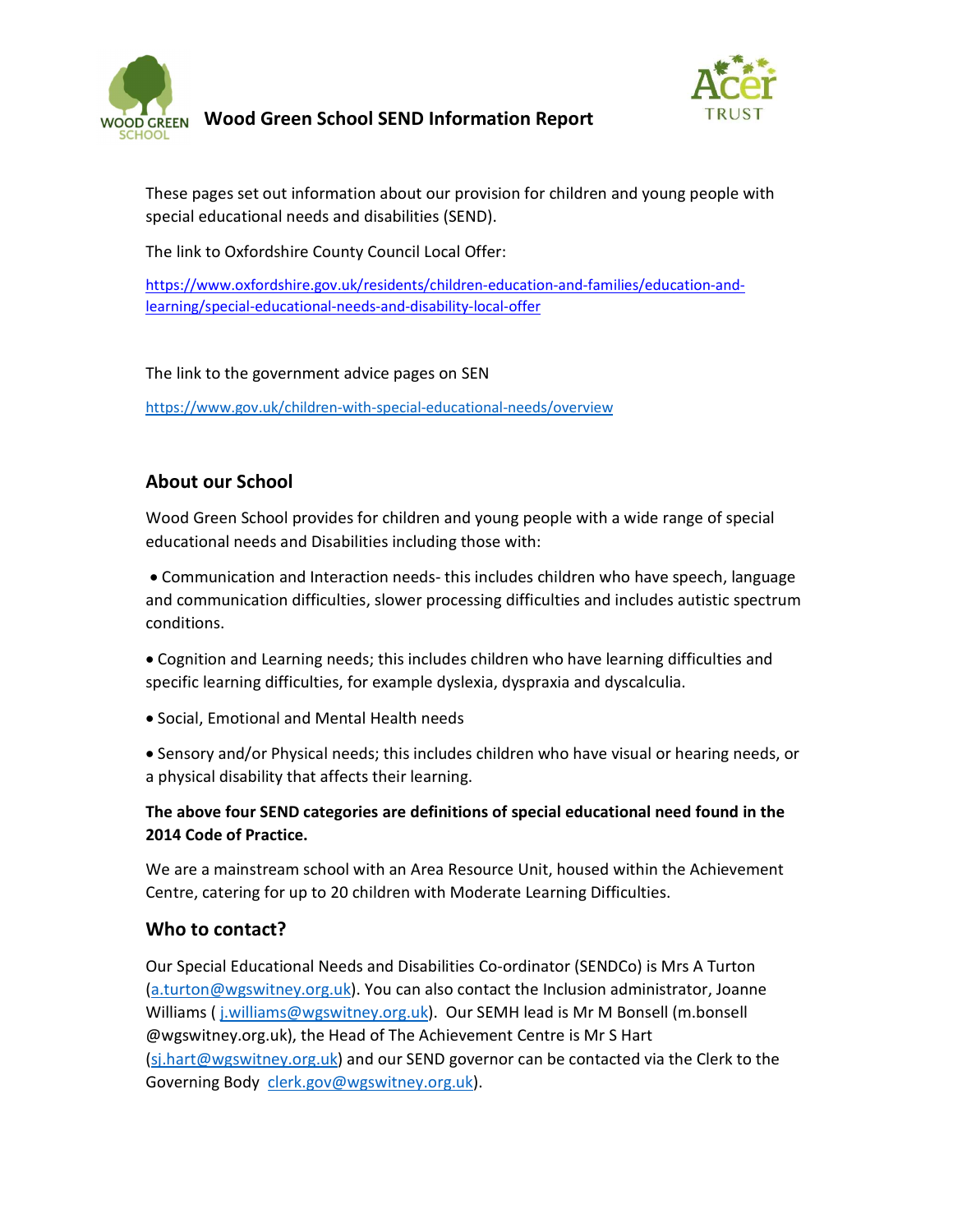# How do we identify and give extra help to children and young people with SEND?

The school uses Oxfordshire County Council's guidance 'Identifying and supporting Special Educational Needs in Oxfordshire schools and settings'

The guidance sets out:

- How we identify if a child or young person has a Special Educational Need or disability.
- How we assess children and plan for their Special Educational Need or Disability, and how we adapt our teaching.
- Ways in which we can adapt our school environment to meet each child's needs
- How we review progress and agree outcomes and involve parents/carers and students in decision-making processes.

Please see the link above to read Oxfordshire County Council's guidance. Please also see our School Offer (attached) which documents our support and extensive interventions.

## How do we work with parents and children/young people?

We will always contact parents if we have a concern that a child or young person may have a Special Educational Need or Disability.

We work closely with children and young people with SEND and their parents/carers to agree outcomes and how we will all work towards these, and then to review progress. We do this by holding annual reviews, inviting parents to review meetings and parent evening meetings, phone calls and email contact when appropriate.

There are also opportunities for parents/carers and students to contribute to our policies on SEND. We do this by listening to pupils, staff, parents and others and by responding to suggestions or concerns during our SEND Review Meetings.

Governors also play an important role in reviewing the SEND and other related policies.

### Adapting the curriculum

We offer a broad and balanced curriculum for all children and young people including those with SEND. Details are published on the school website. High quality teaching differentiated for individual students is the first step in responding to students who have or may have special educational needs.

Sometimes students require something additional and different to what is available in the classroom. For these students we offer a range of support and intervention programmes to accelerate student progress from Year 7 to Year 11. This may include a Fresh Start Plus programme in Year 7 where students have three timetabled lessons each week focussing on reading accuracy/speed, comprehension, inference and writing skills or LEXIA (a computer-based literacy programme).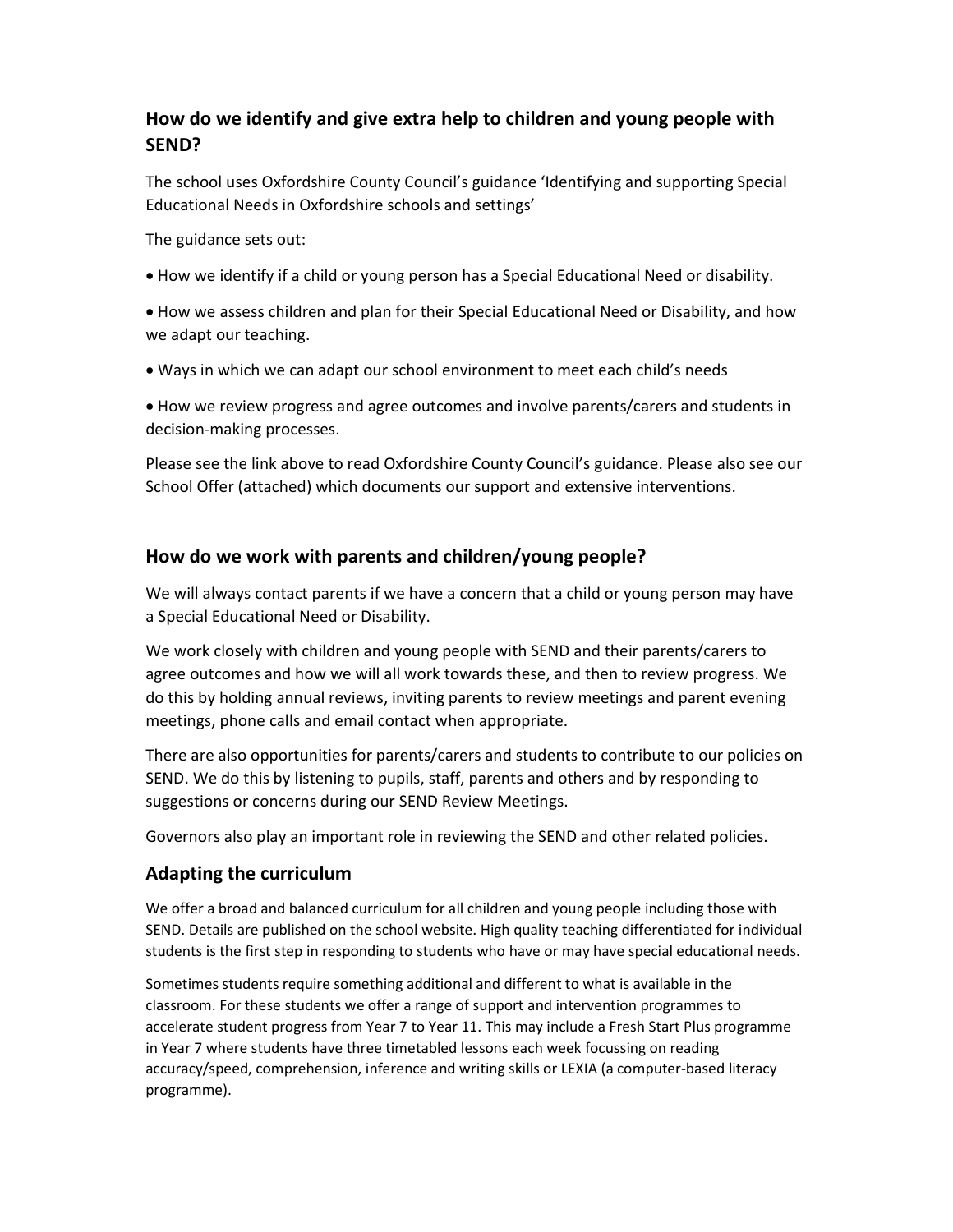### What expertise can we offer?

The SENDCO has the National Award for SEND coordination (NASENCO) and a Post Graduate Certificate in Working with Children with Literacy Difficulties. All staff have basic awareness training in SEND.

Our team of teaching assistants have received a breadth of training to promote the progress of all children with additional needs, including supporting young people with autism, students with literacy needs and those who need interventions to boost self-esteem and confidence.

We have Higher Level Teaching Assistants who have received specific training in Communication and Interaction Difficulties, Specific Learning Difficulties or Cognition and Learning in addition to staff who support students with high level Social Emotional and Mental Health needs.

The schools' Teaching and Learning policy is rooted in meeting the needs of all learners. We hold training for staff in supporting students with exam access arrangements and getting the most out of SEND reviews. We also ensure that specific, individual information for supporting students with SEND is disseminated to relevant staff in a timely and consistent manner.

## We have access to a range of specialist support services including: -

- Educational Psychology
- SENSS (Special Educational Needs Support Services) who support children with communication and language, sensory needs and physical needs.
- Child and Adolescent Mental Health Services (CAMHS) Oxfordshire School Inclusion Team Early Intervention Hub Meadowbrook College Children's Social Care Other advisory teachers/service.
- Oxfordshire Schools Inclusion Team
- The Local Authority Early Intervention team
- Hospital School
- School Nurse
- School Counsellor

We also work with other services and organisations, which are involved directly with the family (with the family's permission).

We always discuss the involvement of specialist SEND services with parents/carers first.

Information about these services and what they offer can be found on the Oxfordshire County Council SEND website (link above).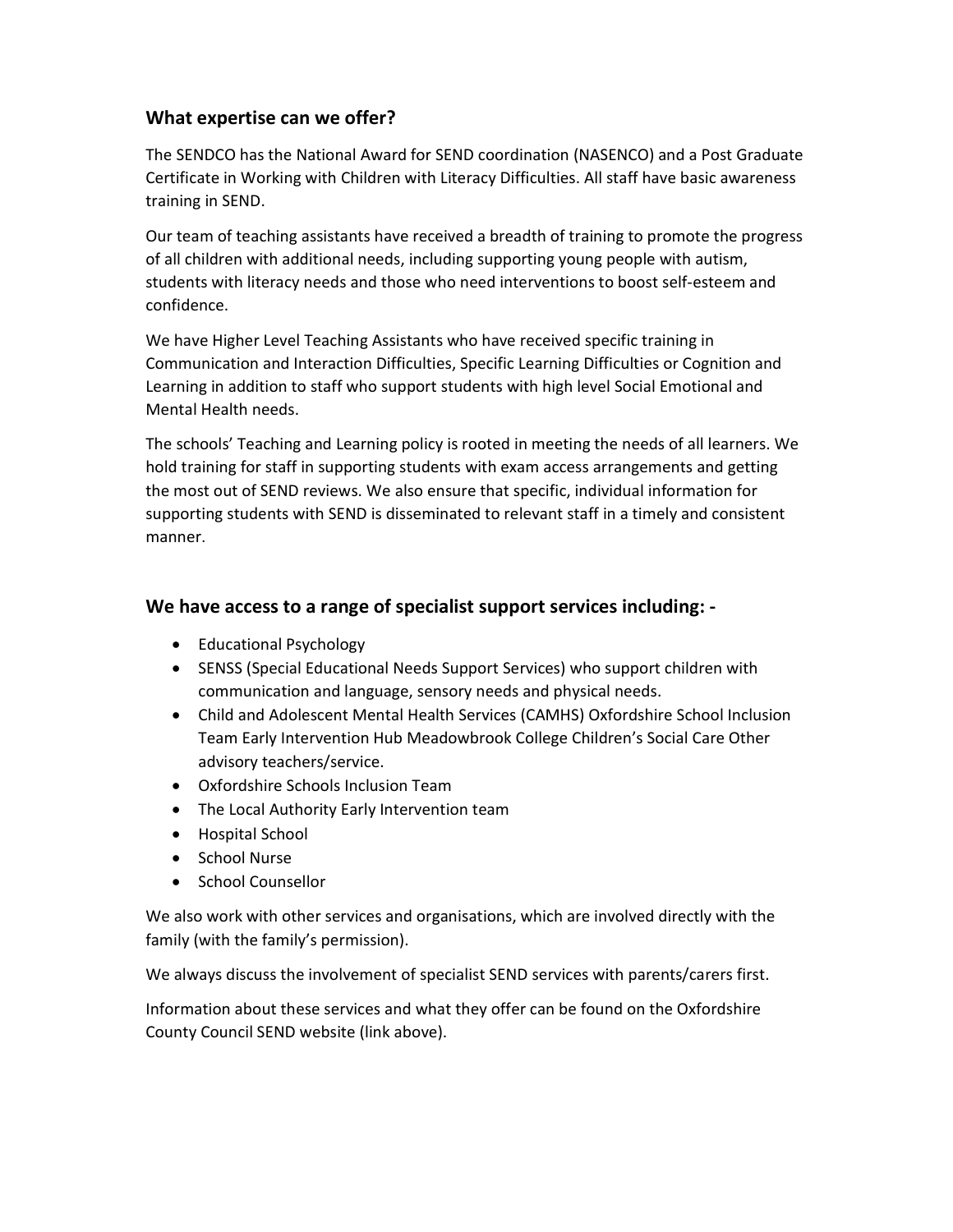# How do we know if SEN provision is effective?

The progress of all children/young people is tracked throughout the school via the review system. In addition for children/young people with SEND the student's data is considered and their Student Profile updated with the feedback from all staff who have worked with the student.

We also regularly review the support that's been in place and assess whether it has made a difference and what we need to do next. We evaluate this progress against age related expectations. When we run special intervention programmes for groups of children, we assess how successful they have been and use that information to decide on how best to run them in the future; this is analysed by the SENDCo regularly across the year.

# How are children and young people with SEN helped to access activities outside of the classroom?

All children and young people are included in activities and trips following risk assessments where needed and in accordance with duties under the Equalities Act 2010. We talk to parents and young people when planning trips so that everyone is clear about what will happen. There is information about activities and events for disabled children and those with SEN in Oxfordshire in the Family Information Directory:

http://fisd.oxfordshire.gov.uk/kb5/oxfordshire/fsd/disabilities.page

# Access Arrangements

Access Arrangements can be organised for students who have a documented history of need. There are several types of arrangement, ranging from extra time, readers and scribes, to special rooming. Access Arrangements provide an equal playing field for students who have a Special Educational Need. For a student to qualify for Access Arrangements we have to show that the student meets the requirements of the Joint Council; for Qualifications (JCQ). This involves an assessment undertaken by a specialist assessor, in addition subject teachers must be able to demonstrate that the student regularly needs extra provision in order to access the curriculum.

For students who have a medical or one-off type of emergency and need exam considerations (for example bereavement, broken bones) , please contact our Examinations Officer, Mrs Louisa Nutt (l.nutt@wgswitney.org.uk).

### What do we do to support the wellbeing of children/young people with SEN?

All students have dedicated tutor time every day. We listen to the views of children/young people with SEND by meeting with them regularly and taking appropriate action. We take bullying very seriously. We help to prevent bullying of children/young people with SEND by having an excellent pastoral system in place.